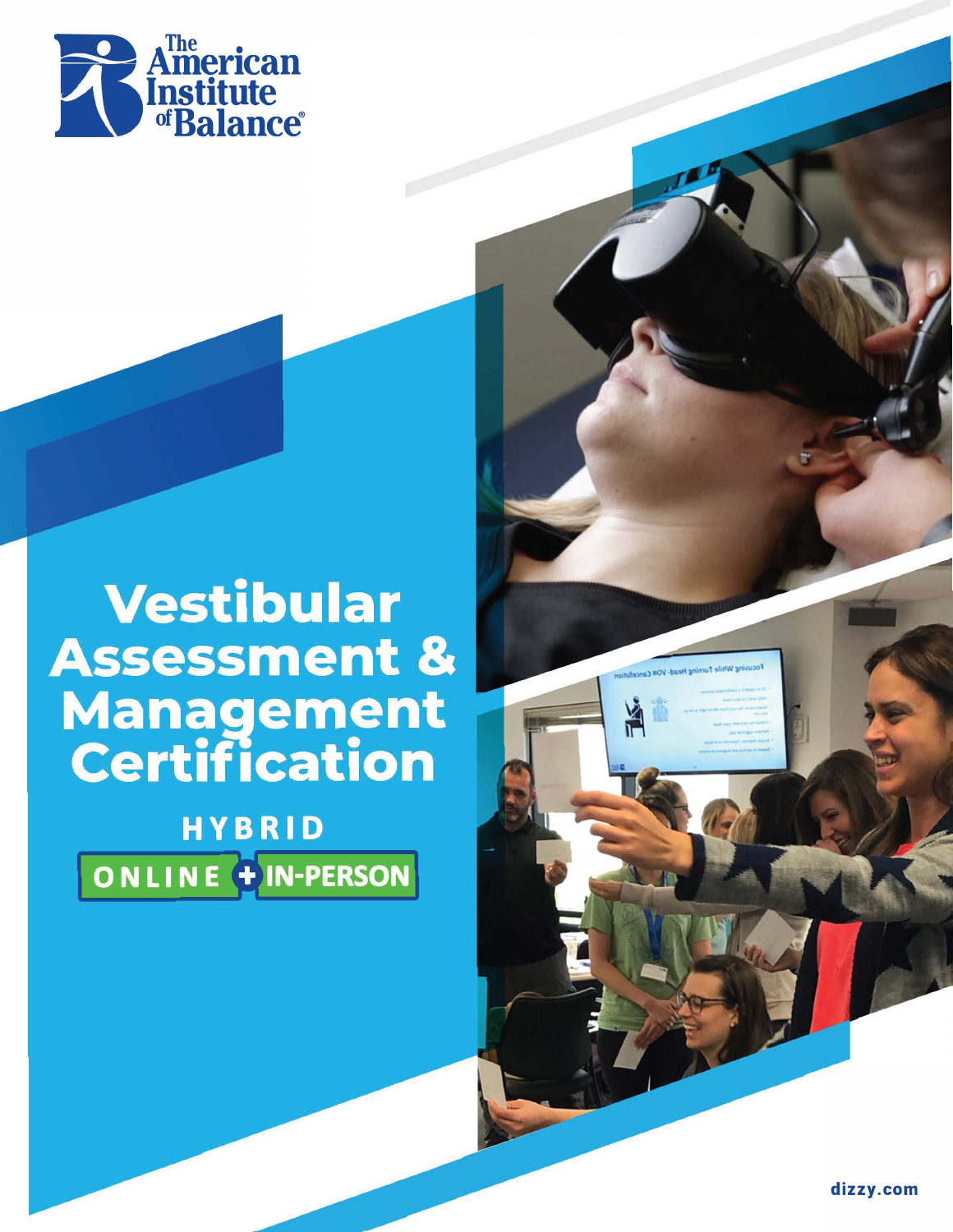

CEO & FOUNDER VP OF EDUCATION Dichard E Gans





Kim-Rufterford

**Kim Rutherford, PT, DSc, COMT** 

### **Dear friends and colleagues**

The American Institute of Balance (AIB) is a global healthcare company based in Tampa Bay, Florida. AIB is internationally recognized as the proven leader in the evaluation, treatment, and education of Vestibular and Equilibrium Science and Concussion Management. Since 1992, The American Institute of Balance has provided the worldwide healthcare community with the most current and scientifically robust clinical protocols and information through workshops, online, education, and corporate training programs.

To date, AIB has trained and certified over 15,000 practitioners worldwide. Our evaluation protocols and therapy programs are used by physicians, rehabilitation specialists, and audiologists worldwide.

As respected colleagues, you spoke, and we listened! We are excited to announce the launch of our new hybrid certification programs, incorporating both online and live education platforms to deliver a comprehensive, quality education experience. The content remains the same as the well-respected AIB live Certification Workshops, with less travel and time away from home and work required! This new platform allows the clinician the flexibility to complete the online portion of the course at a self-pace without the scheduling demand of a pre-determined, scheduled workshop. Our classroom is now available to you, anywhere in the world, at any time of the day!

AIB remains committed to you, our friends, and colleagues to provide an exceptional educational experience and to help you better serve your patients. We look forward to seeing you in the future!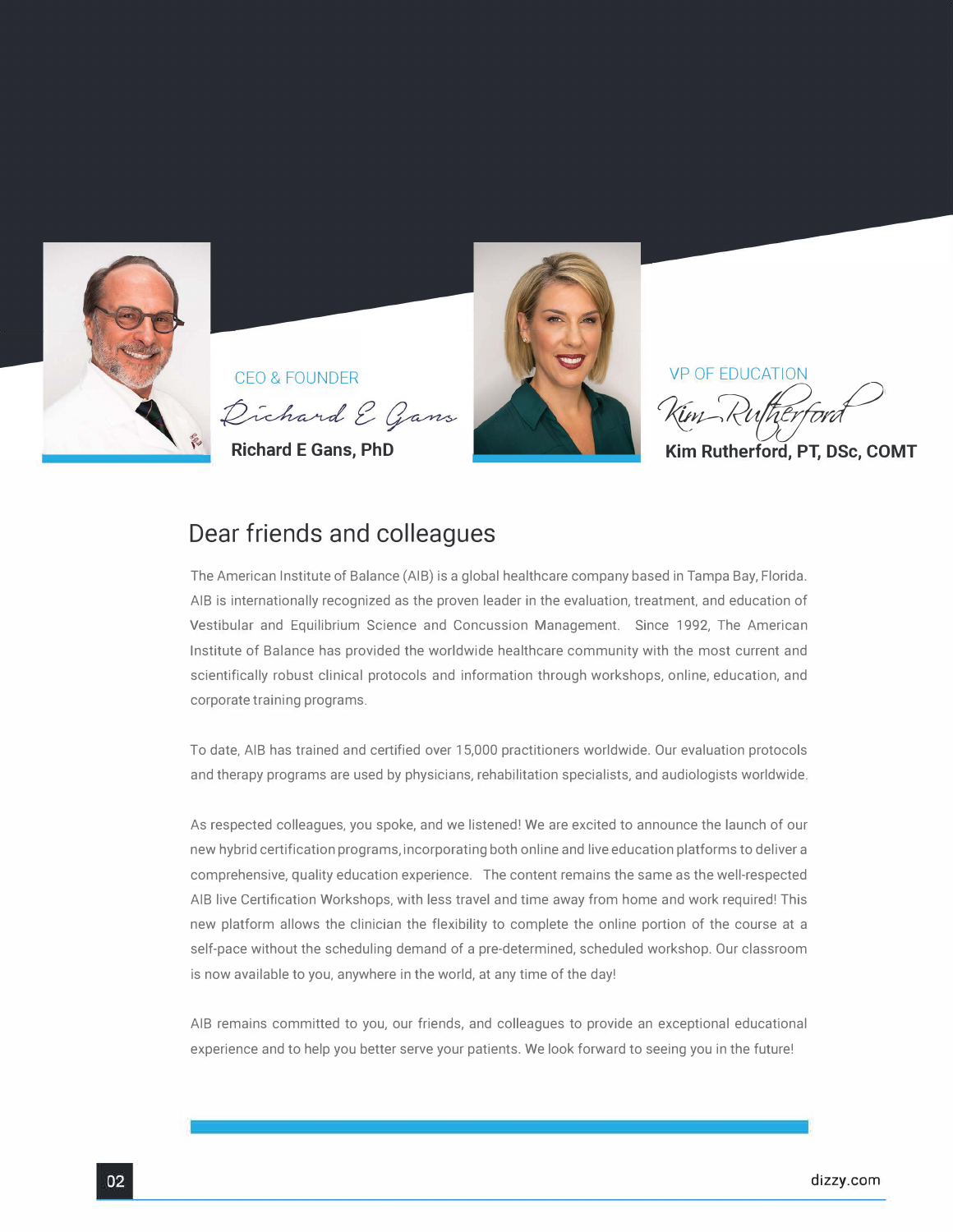### **COURSE DESCRIPTION**

Vestibular Assessment and Management is AIB's most comprehensive program, consisting of a complete look at the dizzy patient's management both from a diagnostic and rehabilitation approach. Learn the full spectrum of care via evidence-based protocols and strategies designed to provide the clinician with the necessary tools to offer a more efficient and productive means of management for the chronic dizzy patient.

This combined **36.5 hour** course consists of **12 hours of self-paced online content,**  followed by a three-day, **24.5 hour, live, hands-on course.** 

After completing the online component, participants will have the option to attend the live, three-day hands-on clinical competency course. The live component consists of 2-days of Vestibular Assessment, focusing on the diagnostic test battery, followed by a one-day course focusing on bedside evaluation, Vestibular Rehabilitation protocols, and the evaluation and treatment of BPPV.

### **LEARNING OBJECTIVES**

- Describe the specifics and respective applications of the VNG, VHIT, VEMP, and Rotary Chair.
- Recognize the preferred examination administration and protocols of each test.
- Compare the relative practical value of each test within a diagnostic efficiency and predictive value format.
- List the most effective and evidence-based management strategies based on test findings, including writing an accurate and concise Medical Report.
- Describe peripheral and central vestibular anatomy and physiology.
- Explain the concept of central compensation and those factors affecting it.
- Name the most common otologic and non-otologic conditions which may cause dizziness, vertigo, and imbalance.
- **Demonstrate the most sensitive bedside/clinical evaluation protocols which identify candidates for** treatment an proper triage and management.
- Differentiate vestibular test abnormalities that identify patients who are "appropriate" candidates for therapy.
- Use diagnosis-based strategies for designing and implementing a comprehensive vestibular rehabilitation program.
- Apply specific therapy protocols within individualized programs for patients.
- **Select and perform the appropriate Canalith Repositioning Maneuvers for all forms of BPPV.**
- Describe the relationship of the cervical spine in the management of the "dizzy" patient.

### **TARCET AUDIENCE**





- ➔ Occupational Therapists
- Physicians (MD/DO)



➔ Physician Assistants (PA)



dizzy.com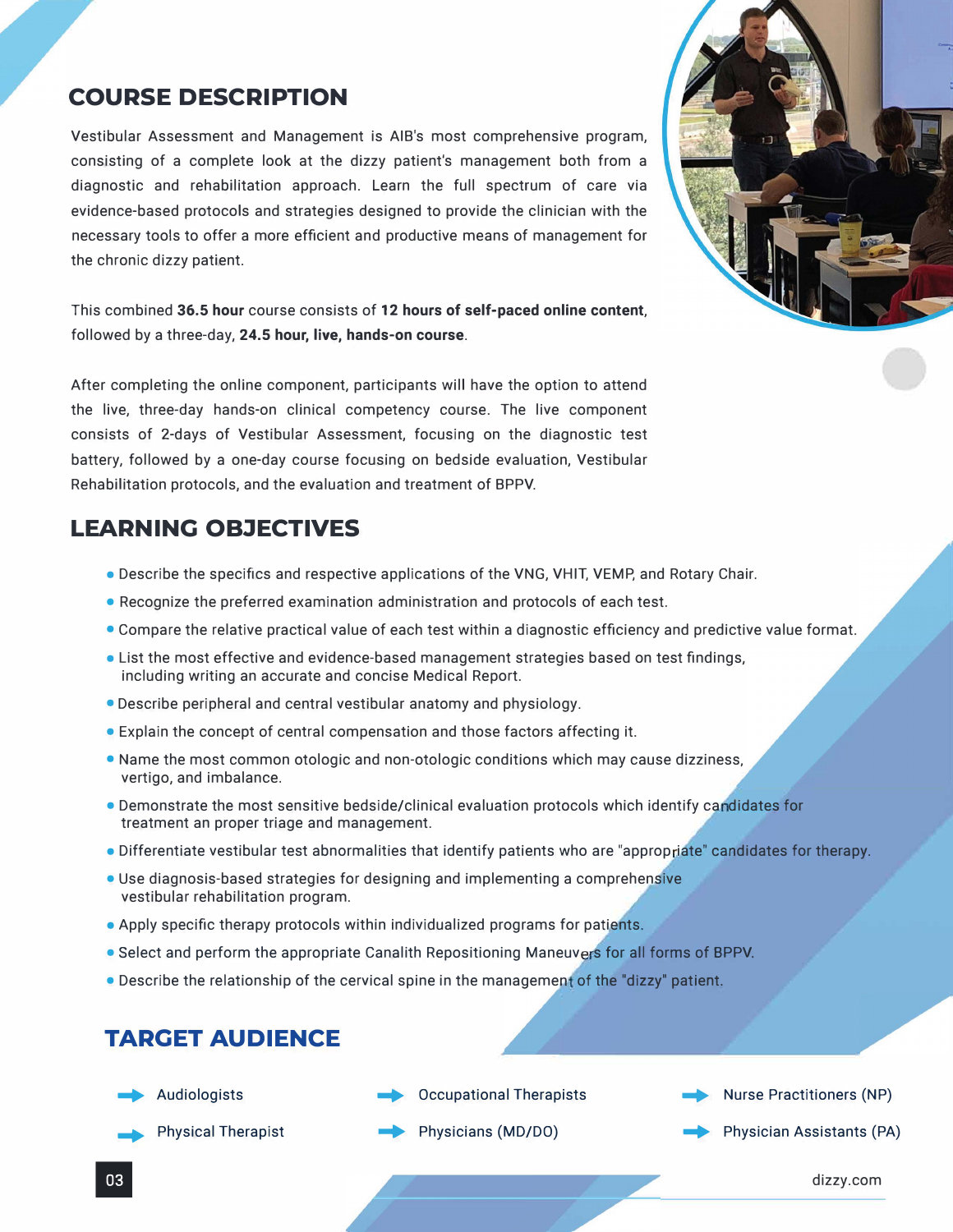### **ONLINE SELF-PACED CONTENT 12 HRS SYLLABUS**  VESTIBULAR ASSESSMENT AND MANAGEMENT



**START** 

**MODULE** 

### **VESTIBULAR REHABILITATION**

**to be completed prior to 3-day live course** 

#### **ANATOMY & PHYSIOLOGY OF THE VESTIBULAR SYSTEM**  ................................

#### **Welcome and Introduction**

- Statement of need and demgraphics
- Historical perspective

#### **Anatomy and Physiology of the Vestibular System**

- Peripheral
- Central

**Central Vestibular Compensation: How and Why VRT works** 

**Understanding Sensory Integration of Equilibrium** 

- **•** Eye movements
	- Pendular Pursuit
	- Saccades
	- Optokinetic
	- Corrective Saccades
	- Nystagmus
- Vestibular Reflex systems
	- Vestibulo-ocular (VOR)
	- Vestibulo-collic (VCR)
	- Vestibulo-spinal (VSR)



### **COMMON DISORDERS AFFECTING VESTIBULAR AND BALANCE FUNCTION**

#### **Common disorders affecting vestibular and balance function**

- Benign Paroxysmal Positional Vertigo (BPPV)
- Migraine
- Psychological Considerations
- Concussion
- Otologic
- Trauma
- Toxicity
- Neurologic
- Rheumatology/Autoimmune
- **Cervicogenic**
- Other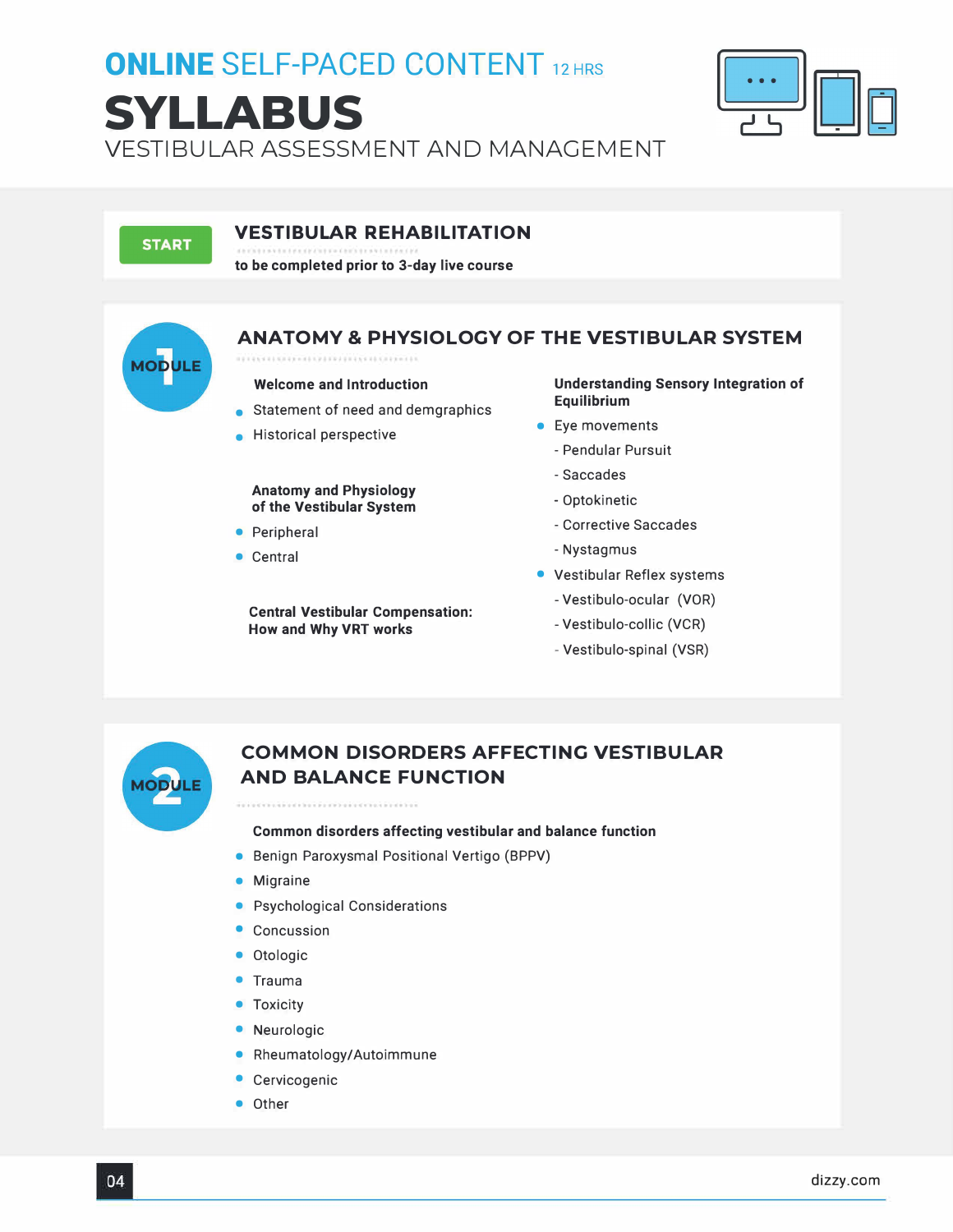### dizzy.com

### **ONLINE SELF-PACED CONTENT 12 HRS SYLLABUS**  VESTIBULAR ASSESSMENT AND MANAGEMENT





### **Evaluation & assessment protocols**

\*\*\*\*\*\*\*\*\*\*\*\*\*\*\*\*\*\*\*\*\*\*\*\*\*\*

- Stabilized vs. Non-stabilized
- Compensated vs. Non-compensated
- Goals and plan of care
- ICD-10 and CPT codes

### **Evaluation - Interview**

- Clinical Pathways
	- Pertinent medical history
	- Selecting appropriate vestibular evaluation tests
- Clinimetrics

### **Evaluation - Postural Stability**

• Gans SOP

### **Evaluation - Oculomotor & VOR**

- Bedside gaze assessment
- Head Thrust/Impulse Test
- Dynamic Visual Acuity
- Post headshake nystagmus
- Optokinetic test
- Motion Sensitivity Index



**MODULE** 

### **CERVICOGENIC CONSIDERATIONS**

### **Evaluation - Cervicogenic Considerations**

- Vertebral artery compromise
- Cervical Dizziness and Joint Position Sense Test(s)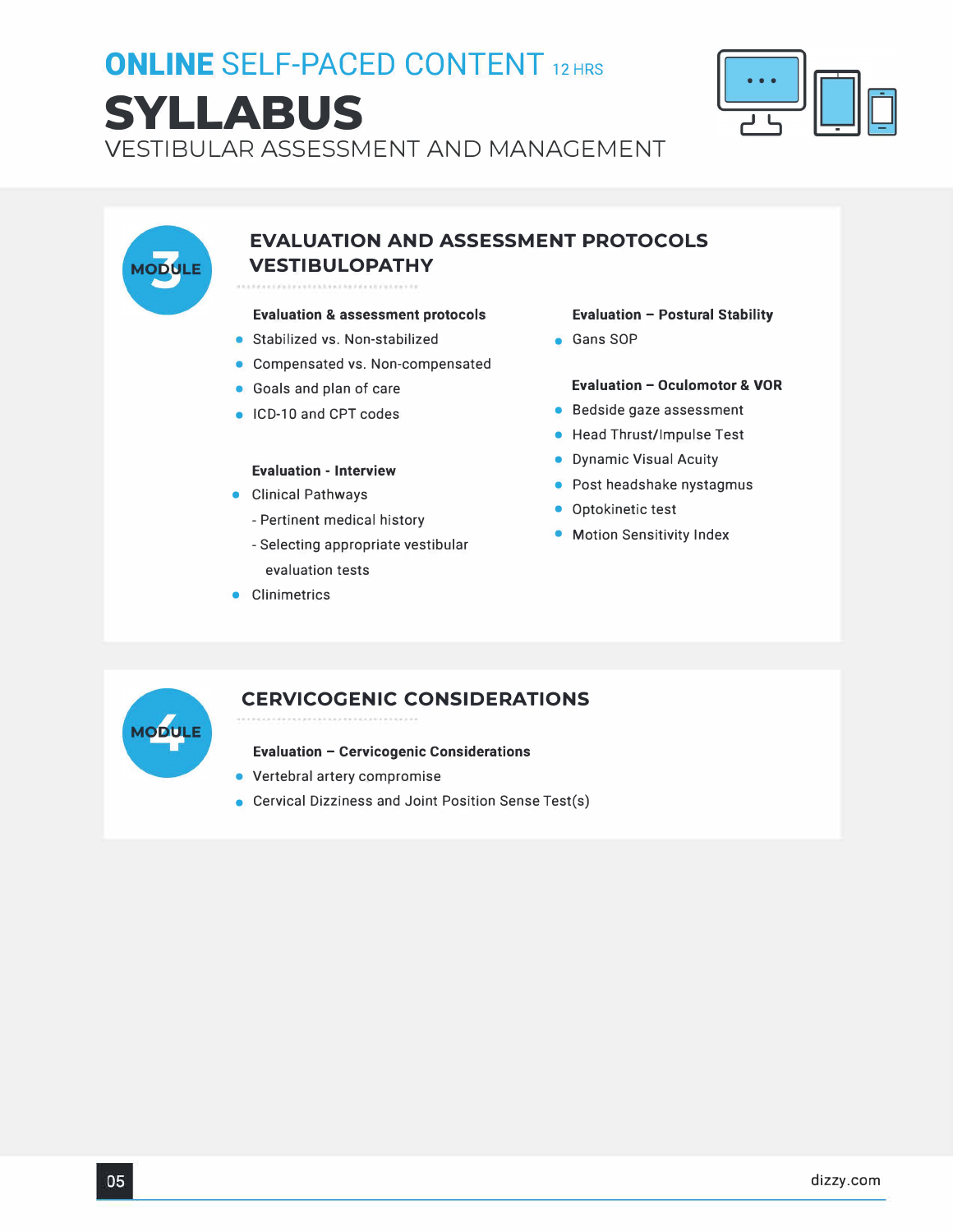# **ONLINE SELF-PACED CONTENT 12 HRS SYLLABUS**



VESTIBULAR ASSESSMENT AND MANAGEMENT



**Self-directed Case Studies Vestibular Evaluation and Clinical Forms Balance and Equilibrium Outcome Measurement Tools Patient Education Forms Self-directed Vestibular Rehabilitation Program and Protocols** 

- Includes 30 patient education forms with pictures and written instructions **Clinician-directed Vestibular Rehabilitation Program and Protocols**
- Includes 40 patient education forms with pictures and written instructions

**MODUL**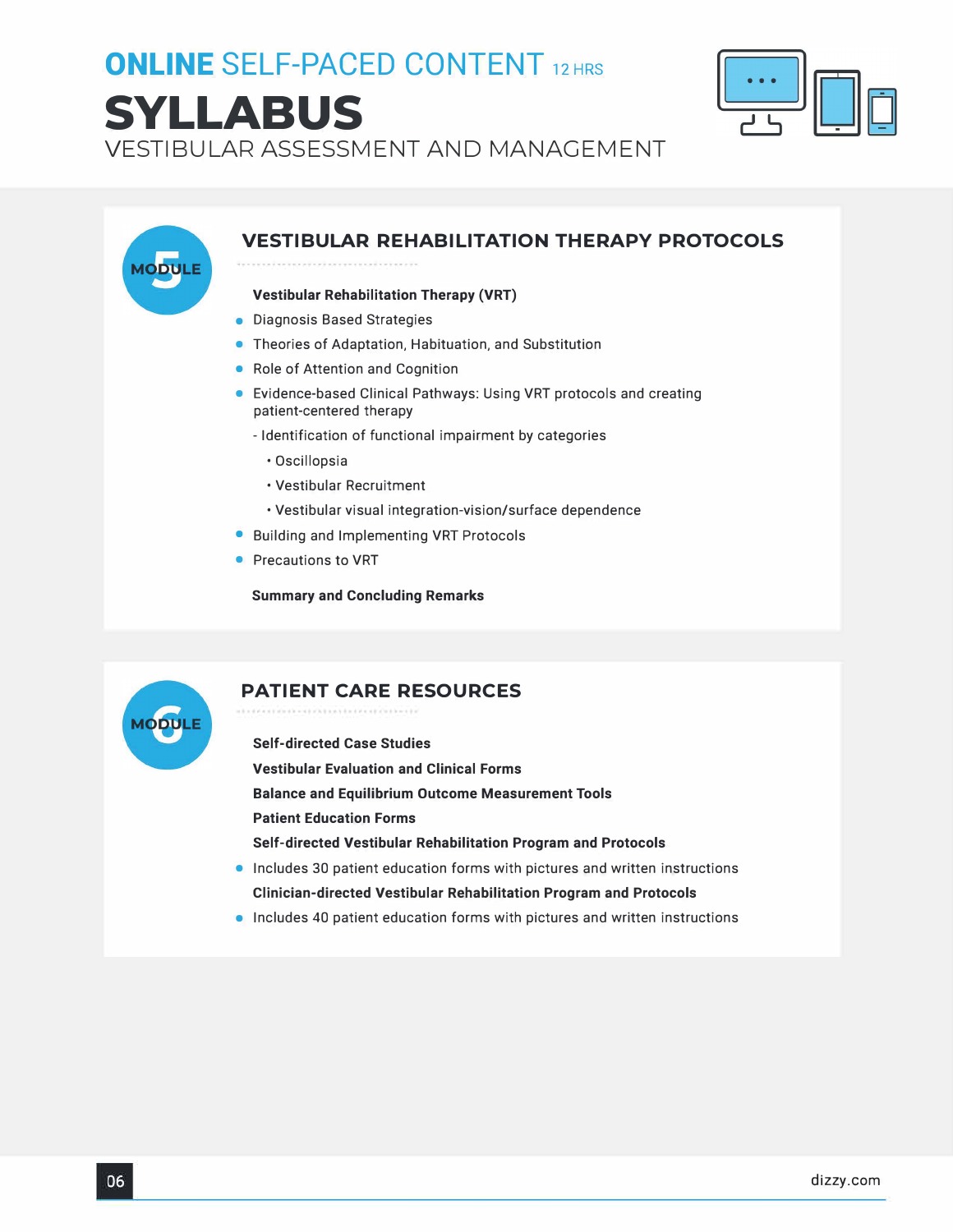# **ON-SITE/LIVE DAV 1** HANDS-ON 8.5HRS **8:00 am - 6:00 pm SYLLABUS**

VESTIBULAR ASSESSMENT AND MANAGEMENT

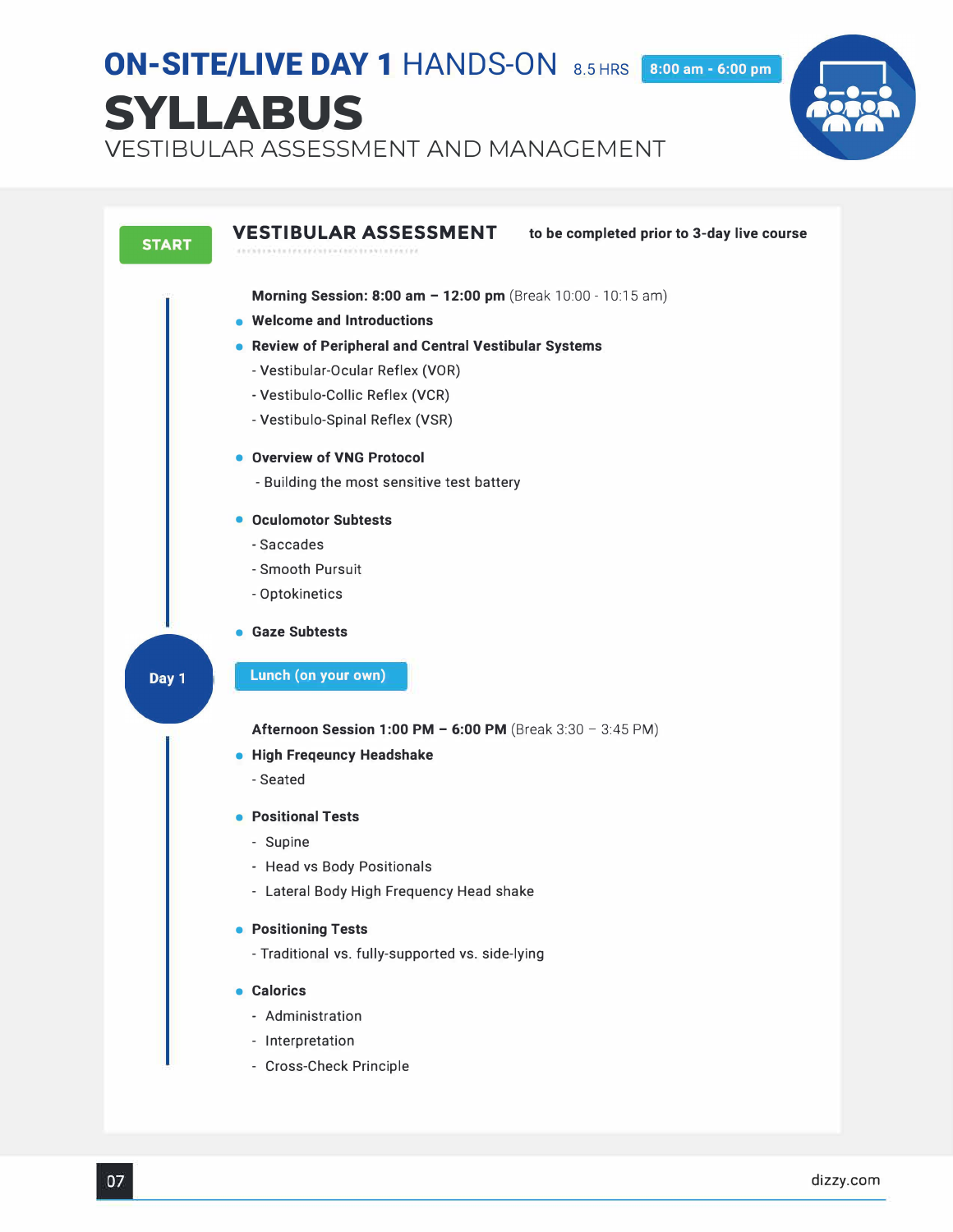## **ON-SITE/LIVE DAV 2** HANDS-ON 8.5HRS **8:00 am - 6:00 pm SYLLABUS**

VESTIBULAR ASSESSMENT AND MANAGEMENT

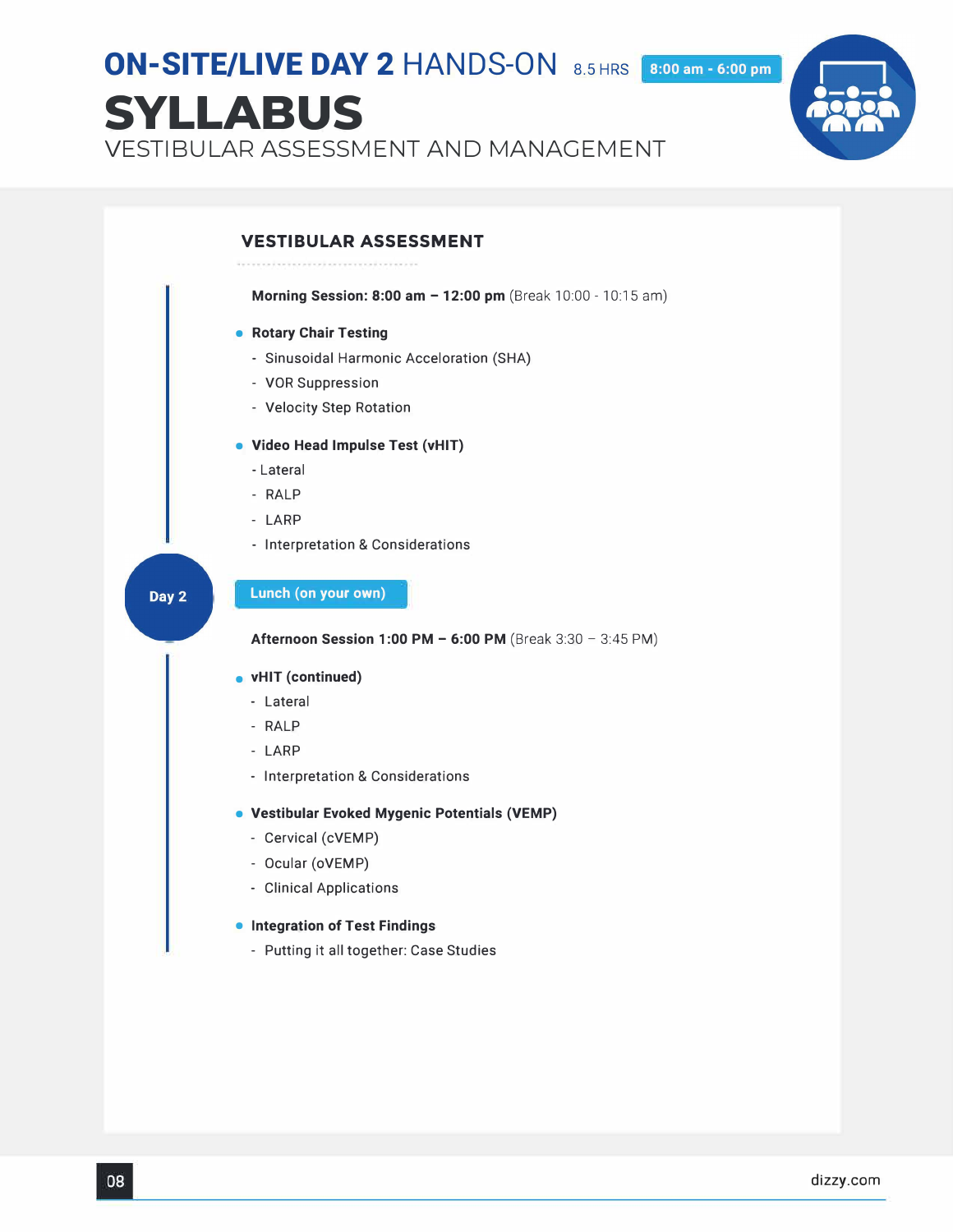# **ON-SITE/LIVE DAV 3 HANDS-ON** 7.5HRS **8:00 am - 4:30 pm SYLLABUS**

VESTIBULAR ASSESSMENT AND MANAGEMENT